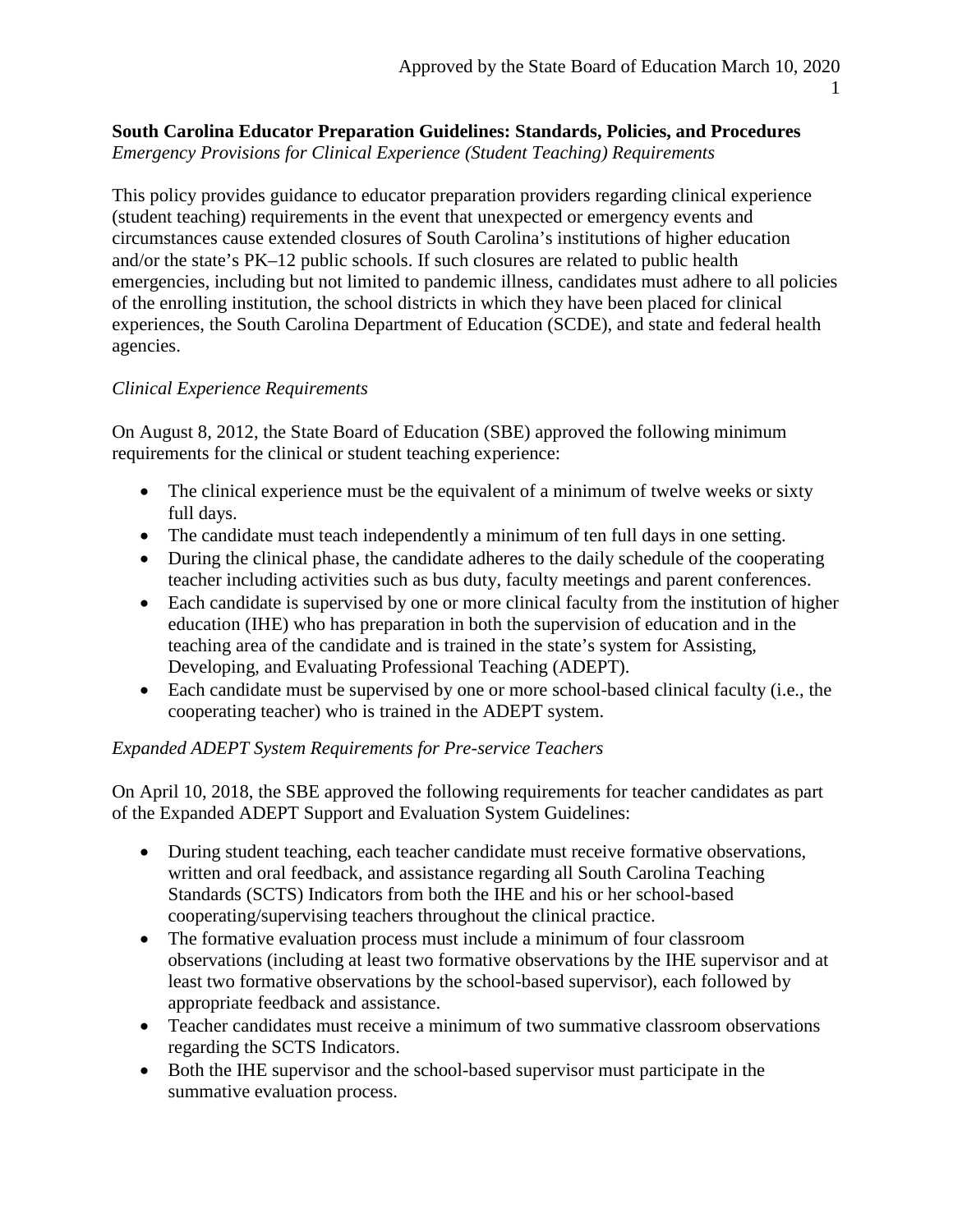• The summative evaluation process must be aligned with the Expanded ADEPT summative evaluation guidelines, must include appropriate data collection and evidence documentation procedures (including a minimum of two classroom observations—one by the IHE supervisor and one by the school-based supervisor), and must ensure that the candidate receives written feedback on his or her performance in terms of each of the SCTS Indicators.

## *Requirements for Modifying the Clinical Experience*

As necessitated by extended periods of school closure, providers have flexibility to arrange temporary placements in other appropriate settings, provide virtual learning opportunities, or implement alternative assignments and instruction. In the event of closures that prevent teacher candidates from completing a clinical or student teaching experience of at least sixty days, providers should work with partner districts and schools so that candidates still have meaningful opportunities to apply the knowledge of content and pedagogy they have gained in academic settings and prior field experiences. These opportunities include designing lessons and units of instruction, selecting and implementing instructional strategies, teaching lessons and content, assessing learning to evaluate student progress and inform instructional decisions, creating supportive learning environments, and managing the classroom effectively.

At minimum, providers must ensure that

- the impacted clinical experience remains as close as possible to sixty days;
- candidates teach independently as close as possible to the ten full days, but at least eight days (or the equivalent number of school hours), during which the candidate assumes primary responsibility for the cooperating teacher's daily instructional schedule;
- candidates receive a minimum of two formative ADEPT evaluations (one by the IHE supervisor and one by the cooperating teacher), written and oral feedback, and assistance related to the SCTS Indicators;
- candidates receive a minimum of two summative classroom observations regarding the SCTS Indicators and that both the IHE supervisor and cooperating teacher participate in the provider's approved summative evaluation process and evidence documentation procedures; and
- each candidate receives written feedback on his or her performance in terms of each of the SCTS indicators and overall success in completing the requirements of the provider's clinical experience.

Under this policy, providers have flexibility to make comparable emergency provisions for clinical experiences in educator preparation programs leading to initial certification in service fields (i.e., library media specialist, speech-language therapist, and school counselor).

Any extended period of school closure may negatively impact a candidate's ability to improve his or her performance over time. In instances in which a provider determines that school closure has impeded a candidate's ability to improve upon identified performance deficiencies in order to complete the clinical experience successfully, the SCDE urges providers to consider possible options for candidates they believe may be successful with additional time and support. These options might include extending the clinical experience for the candidate, if possible, or